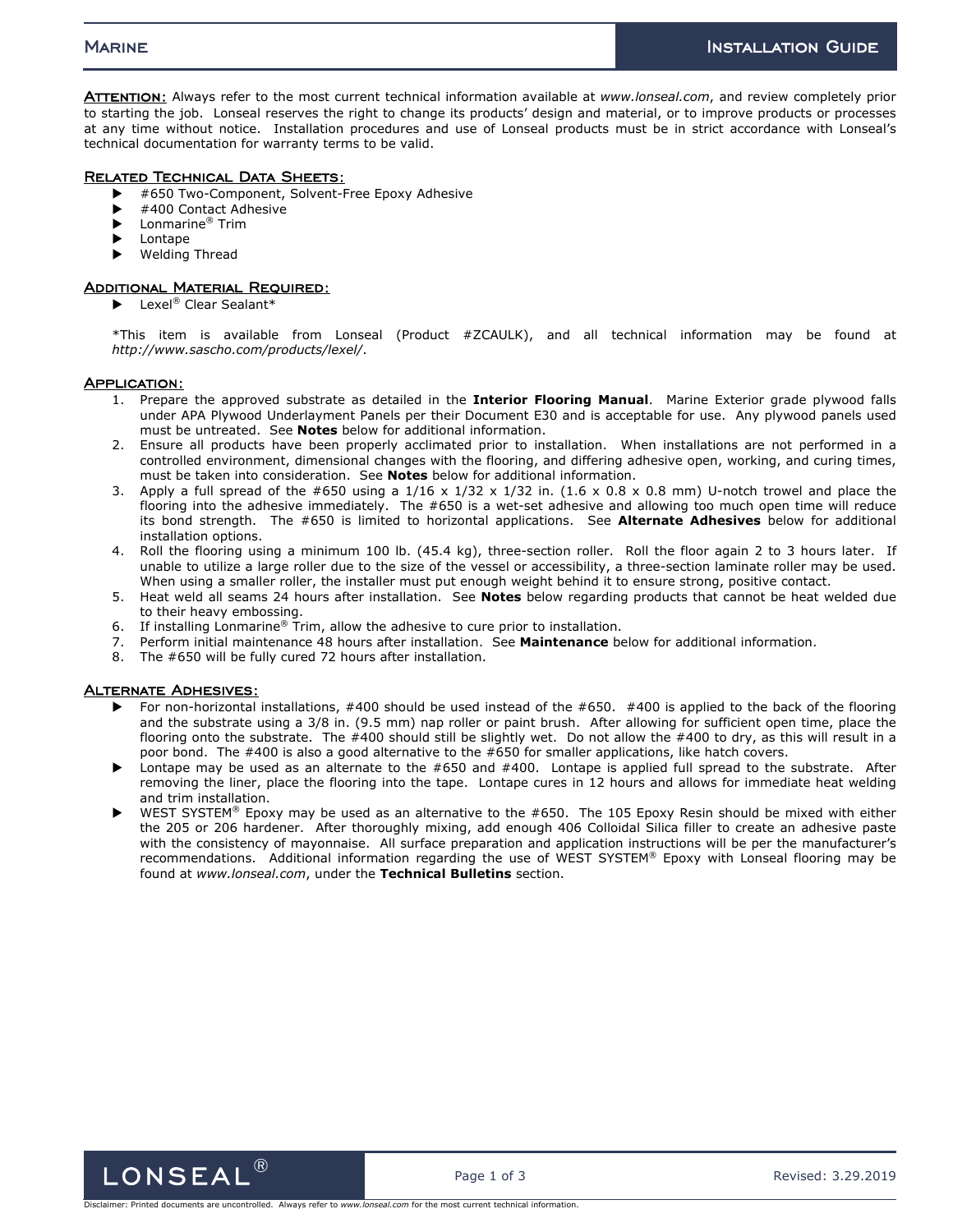MED-APPROVED ADHESIVES: While the #650 is included in Lonseal's MED/USCG certifications, the following alternate adhesives have been approved for use by their manufacturer with Lonseal flooring. The MED certifications are available from the manufacturer.

| <b>Adhesive Manufacturer</b> | <b>Type of Installation</b>                                                     |                             |                         |
|------------------------------|---------------------------------------------------------------------------------|-----------------------------|-------------------------|
|                              | <b>Standard</b><br>(Permanent)                                                  | <b>Heavy Duty/Wet Areas</b> | <b>Vertical</b>         |
|                              | <b>Acrylic Adhesive</b><br>(Controlled Environments Only)                       | <b>Epoxy Adhesive</b>       | <b>Contact Adhesive</b> |
| F. Ball & Co. Ltd.           | Styccobond F44 or F46                                                           | Styccobond F81              | Styccobond F66          |
|                              | <b>Contact:</b> Jonathan Goold, +44 1538 361 633 or jonathan.goold@f-ball.co.uk |                             |                         |
| MAPEI                        | Ultrabond V4 SP Fiber                                                           | n/a                         | n/a                     |
|                              | Contact: Steve Lima, (617) 407-6217 or slima@mapei.com                          |                             |                         |

**Note:** All warranties and support for these adhesives will be through the adhesive manufacturer. Follow the manufacturer's recommendations when using to ensure proper installation.

MAINTENANCE: The following sections are brief summaries of the maintenance procedures necessary for the noted type of installation. Please refer to installed flooring's appropriate **Maintenance Guide** to review complete, detailed maintenance information.

Vessel Interior Installations:

- 1. Remove all gross soiling (food, gum, residues, etc.). Take care if using a scraper or putty knife to avoid permanently damaging the surface of the flooring.
- 2. Clean the surface with a microfiber dust mop pad.
- 3. Apply a properly diluted neutral cleaner to the surface using a microfiber wet mop pad. Only use neutral cleaners intended for sheet vinyl to clean the flooring. Use of other types of cleaners, even diluted bleach or ammonia, could cause permanent damage, like discoloration or staining.
- 4. A scrubbing pad may be used instead of a microfiber wet mop to clean the floor to address heavy soiling. A blue pad may be used in most cases, but do not use anything more aggressive than a red pad for flooring with Topseal (e.g. W74TS) or a white pad with high gloss flooring (e.g. W72G). See **Notes** below for more information.
- 5. If necessary, use a clean microfiber mop pad and clean water to remove any remaining residue.
- 6. Allow the floor to fully dry.
- 7. Initial maintenance is the best time to apply a finish, if one is desired. Refer to the appropriate **Maintenance Guide** if intending to apply a finish. See **Notes** below for more information.

Semi-Exterior Installations:

- 1. Remove all gross soiling (food, gum, residues, etc.). Take care if using a scraper or putty knife to avoid permanently damaging the surface of the flooring.
- 2. Clean the surface with a microfiber dust mop pad
- 3. Apply a properly diluted neutral cleaner to the surface using a microfiber wet mop pad. Only use neutral cleaners intended for sheet vinyl to clean the flooring. Use of other types of cleaners, even diluted bleach or ammonia, could cause permanent damage, like discoloration or staining.
- 4. A blue scrubbing pad may be used instead of a microfiber wet mop to clean the floor to address heavy soiling. See **Notes** below for more information.
- 5. If necessary, use a clean microfiber mop pad and clean water to remove any remaining residue. A hose using clean, fresh water may be used to rinse of the flooring for areas that can drain directly off the vessel.
- 6. Allow the floor to fully dry.
- 7. Semi-exterior flooring (e.g. Lonmarine® and Loncommodore) are not intended to be finished. If a finish is desired, only urethane finishes intended for exterior use should be used. Application of a finish will improve maintenance and some finishes may include additives to improve slip resistance. See **Notes** below for more information.

Full Exterior Londeck Installations:

- 1. Remove all gross soiling (food, gum, residues, etc.). Take care if using a scraper or putty knife to avoid permanently damaging the surface of the flooring.
- 2. Prepare the area to be cleaned by covering furniture, glass, and aluminum items; relocating them if possible.
- 3. For a mild solution, dilute 1/4 cup (59.1 mL) of trisodium phosphate (TSP) in 1 gallon (0.9 L) of warm water. For stronger solutions, use 1/2 – 3/4 cup (118.3 – 177.4 mL).
- 4. Apply the solution to the Londeck and scrub vigorously with a deck brush. If the area is large enough, a low-speed rotary machine or auto-scrubber equipped with scrubbing brushes may be used.
- 5. Thoroughly rinse the area with clean, fresh water.
- 6. Londeck is not intended to be finished. If a finish is desired, only urethane finishes intended for exterior use should be used. Application of a finish will improve maintenance and some finishes may include additives to improve slip resistance. See **Notes** below for more information.